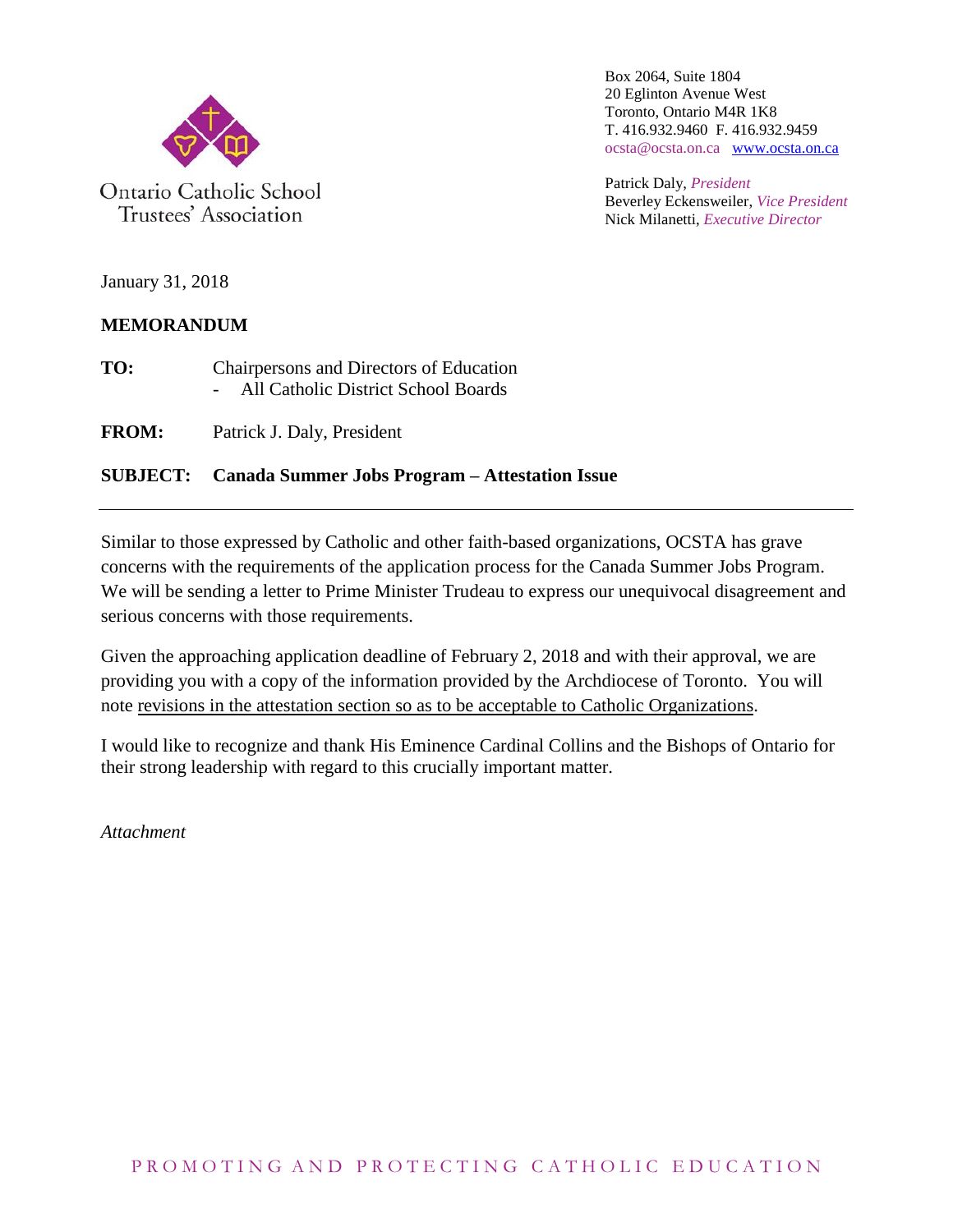

Catholic Pastoral Centre 1155 Yonge Street Toronto, Ontario M4T 1W2 T416.934.0606 www.archtoronto.org

## MEMO

TO: Catholic Pastoral Centre & Satellite Office Department Heads, All Parishes, Catholic Charities

FROM: Neil MacCarthy, Director, Office of Public Relations & Communications

DATE: 30/01/2018

RE: Canada Summer Jobs Program Update **3 Pages Via Email**

I would like to provide you with an update on the Canada Summer Jobs Program. Since our last communication, the following activity has taken place:

- 1) An inter-faith press conference was held on January 25, 2018, with representatives of Christian, Muslim and Jewish communities coming together to ask the government to amend the current application process for the Canada Summer Jobs Program. An interfaith statement, signed by 87 faith leaders from across Canada, was also released.
- 2) Cardinal Collins spoke directly with the government minister responsible for the program, asking that the requirements be modified to ensure faith-based organizations would not be placed in an untenable position.
- 3) Ongoing discussion between an inter-faith coalition and government has continued.
- 4) The websit[e www.archtoronto.org/summerjobs](http://www.archtoronto.org/summerjobs) was created to raise awareness to the issue and engage parishioners, inviting them to contact their local Member of Parliament to highlight the issue. The site includes copies of the interfaith statement, Cardinal Collins' remarks at the press conference and sample letters for parishioners to contact their Member of Parliament.

Unfortunately, the government has not made any changes to the application process and still requires an attestation that cannot be affirmed by Catholic organizations and those of many other faith traditions. **As the current deadline for the program is February 2, we are now asking those parishes and organizations that wish to apply to use the approach outlined on Page 2 of this communication. In consultation with legal counsel, we have amended the attestation to provide wording that is acceptable to Catholic parishes and organizations. There is no guarantee the government will accept these changes however we encourage groups that had planned to apply to do so. Please also send a copy of your application to the archdiocese as noted on the instruction page.** 

You are also encouraged to continue to publish the bulletin announcement provided and invite parishioners to write to their Member of Parliament on this matter. These resources can all be found at: [www.archtoronto.org/summerjobs](http://www.archtoronto.org/summerjobs)

Once again, thank you for your continued cooperation on this important matter.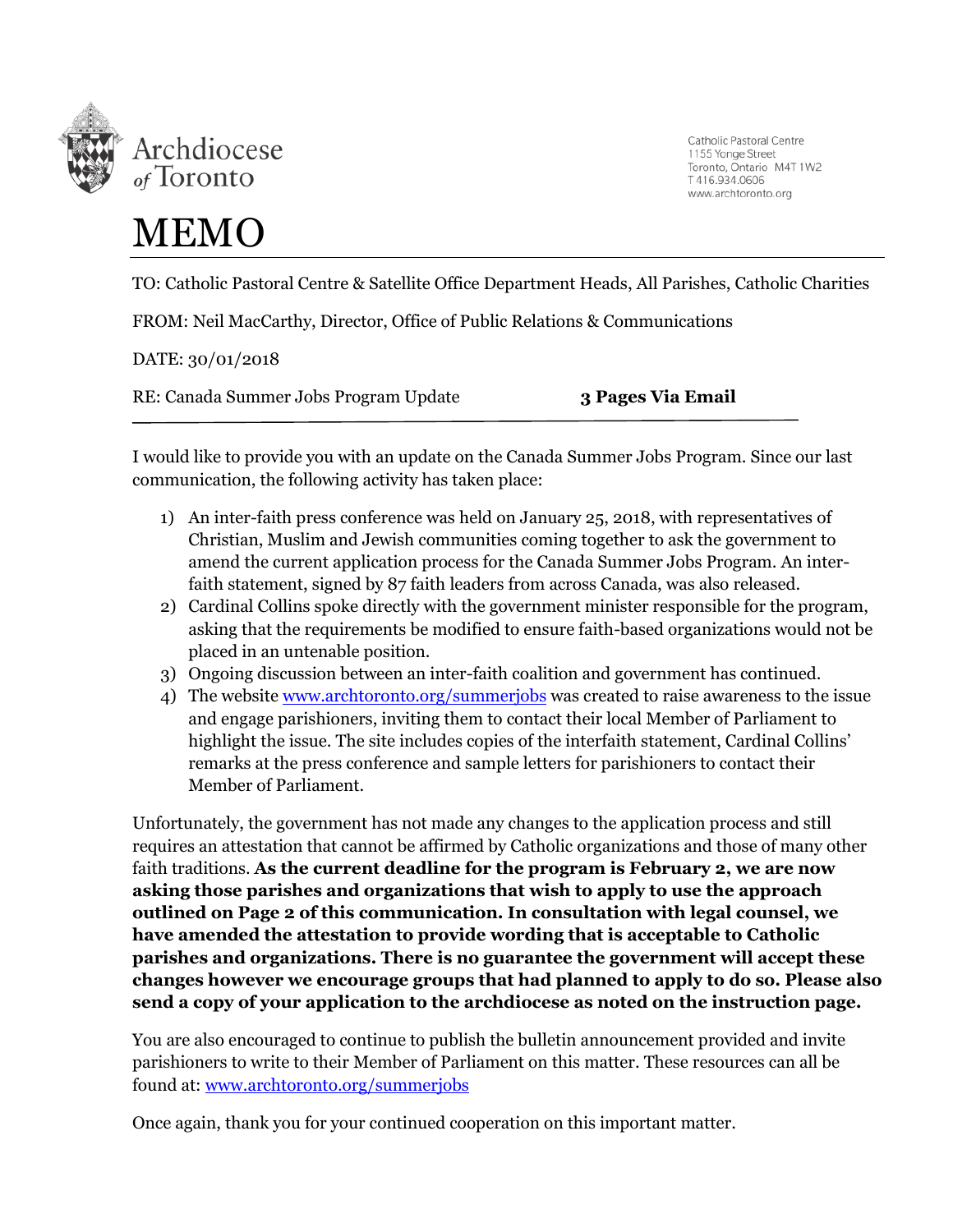

Catholic Pastoral Centre 1155 Yonge Street Toronto, Ontario M4T 1W2 T416.934.0606 www.archtoronto.org

### **Canada Summer Jobs – Application process for Archdiocese of Toronto Parishes/Organizations**

#### **Important Links**

**Canada Summer Jobs 2018 Applicant Guide (general overview of program to determine if your program is eligible – read prior to applying)** [https://www.canada.ca/content/dam/canada/employment-social](https://www.canada.ca/content/dam/canada/employment-social-development/services/funding/canada-summer-jobs/CSJ2018_applicant_guide.pdf)[development/services/funding/canada-summer-jobs/CSJ2018\\_applicant\\_guide.pdf](https://www.canada.ca/content/dam/canada/employment-social-development/services/funding/canada-summer-jobs/CSJ2018_applicant_guide.pdf)

#### **Steps to Follow for Canada Summer Jobs 2018 Application**

- 1. When you have reviewed the applicant guide and are ready to apply, click on the following link: <https://catalogue.servicecanada.gc.ca/apps/EForms/pdf/en/ESDC-EMP5396A.pdf>
- 2. Complete the application. When you reach the attestation on Page 5, cross out the problematic paragraph and replace with the following text (see sample provided in this communication – DO NOT MAIL THE SAMPLE APPLICATION PAGE):

*I attest that my organization will abide by the law in our hiring practices and all our other activities.*

- 3. Check the attestation box to complete the application.
- 4. Make two copies of your application.
- 5. Mail your original completed application to:

Canada Summer Jobs 430 Courtneypark Drive E PO Box 120, 2nd Floor Mississauga, Ontario L5T 2S5

- 6. Keep a copy of your own application on file.
- 7. Send a copy of your application to the Archdiocese of Toronto at:

Archdiocese of Toronto Attn: Ann Ray 1155 Yonge Street Toronto, ON M4T 1W2

**\*\*\*Applications by mail must be postmarked no later than 11:59 p.m. on Friday, February 2, 2018 to be considered.\*\*\***